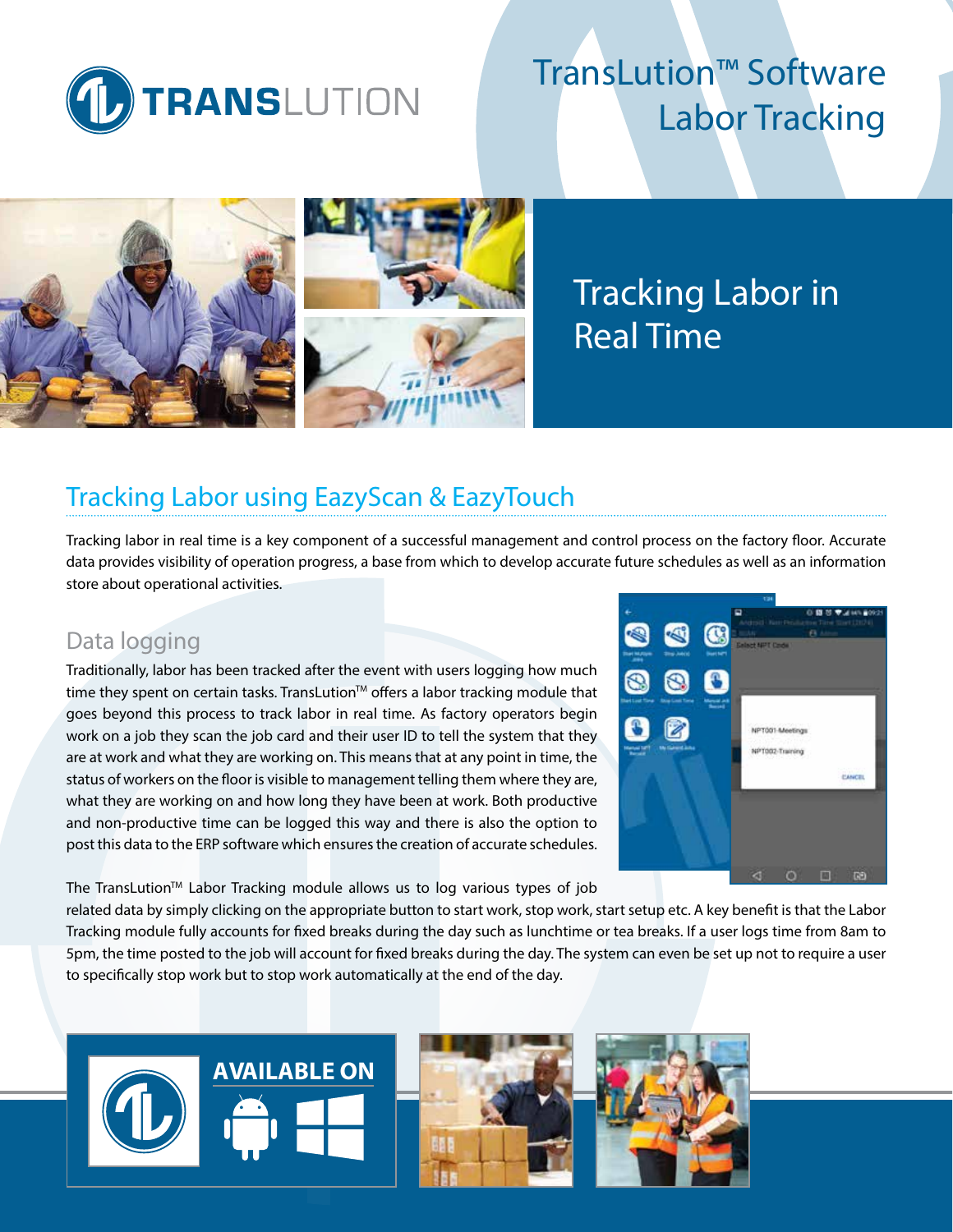

# Labor Tracking Processes

## Data Reporting

In addition to the standard reports, more advanced performance reporting can be obtained using tools such as Microsoft Reporting Services or Crystal Reports. There is the ability to review historical daily transactions which converts the data to a visual format making it easier for the administrator to spot potential errors.

| Results |          |                   |           |                      |                                               |          |
|---------|----------|-------------------|-----------|----------------------|-----------------------------------------------|----------|
| Select  | Employee | <b>Job</b>        | Operation | Start Time           | End Time                                      | Duration |
|         |          |                   |           |                      |                                               |          |
|         | 10150    | 000000000999141 2 |           |                      | 5/21/2018 2:20:53 AM 5/21/2018 3:02:19 AM 0.7 |          |
|         | 10150    | 000000000999141   |           | 5/21/2018 3:17:38 AM | 5/21/2018 4:07:47 AM                          | 0.833333 |
|         | 10150    | 000000000999139   |           | 6/5/2018 8:26:54 AM  | 6/5/2018 9:20:27 AM                           | 0.9      |

| Employee | First Name                                         | Sumame <sup>V</sup> |                | Job Title             | Total Time V Status V |      |    |                |                                  |
|----------|----------------------------------------------------|---------------------|----------------|-----------------------|-----------------------|------|----|----------------|----------------------------------|
| 10004    | John                                               | Wells               |                |                       | 0.866666              |      | 10 |                |                                  |
| 10179    | Guille:                                            | Roque               | Plant Operator |                       | 4.449998              |      | 10 |                |                                  |
| 10150    | Craig                                              | Smith               |                | Senior Plant Operator | 2.549999              |      | 10 |                |                                  |
| 10273    | Samuel                                             | Hardy.              | Operator       |                       | 151.016662            |      | 10 |                |                                  |
|          |                                                    |                     |                |                       |                       |      |    |                | c                                |
|          |                                                    |                     |                |                       |                       |      |    |                |                                  |
|          | Drag a column teader here to group by that column. |                     |                |                       |                       |      |    |                |                                  |
| Select V | Job Number                                         |                     | Operation V    | <b>WC Desc</b>        | <b>Duration</b>       |      |    |                |                                  |
| CF-      | 000000000999142                                    |                     |                | 2. Component Sewing   |                       | 1.35 |    | з              |                                  |
| O.       | 000000000999142                                    |                     |                | 2 Component Sewing    | 2.316666              |      |    | 2.5            |                                  |
| ä        | 00000000999142                                     |                     |                | 2 Utility Assembly    | 2.316666              |      |    | $\overline{2}$ |                                  |
| ×.       | 000000000999142                                    |                     |                | Cutting               | 0.016666              |      |    | $\overline{2}$ | V Ony Completed V Oty Scrapped V |
| ä        | 00000000999142                                     |                     |                | 2 Utility Assembly    | 1.166666              |      |    | û              |                                  |
| o        | 00000000999142                                     |                     |                | Utility Assembly      | 2.333333              |      |    | 3              |                                  |

It is impossible to have proper control of operator activity without tracking labor directly from the shop floor.

|   | Job Number                                         |                                    | Job Description                | <b>Priority</b><br>m. |           | Stock Code       | <b>Qty To Make</b>         |                     |  |
|---|----------------------------------------------------|------------------------------------|--------------------------------|-----------------------|-----------|------------------|----------------------------|---------------------|--|
|   | 00000000099139                                     |                                    | 11-1-7413 1526 SET-1/156 SET-2 |                       |           | 50 148996/148997 |                            | 1682.000000         |  |
|   | 000000000999141                                    |                                    | 11-1-7413 1606 SET-1/2512 SET  |                       |           | 50 148996/148997 |                            | 4118.000000         |  |
|   | 000000000999142                                    | CONTROL LINE REWORK                |                                |                       | 50 148997 |                  |                            | 222,000000          |  |
|   |                                                    |                                    |                                |                       |           |                  |                            |                     |  |
|   | Drag a column header here to group by that column. |                                    |                                |                       |           |                  |                            |                     |  |
|   |                                                    | Select V. Operation V. Work Centre | <b>WC Desc</b>                 | Staff Member          |           |                  | Duration V Qty Completed V | <b>Qty Scrapped</b> |  |
|   |                                                    | 2 731002                           | Cutting                        | Rocue, Guille         |           | 0.866666         |                            |                     |  |
| œ |                                                    | 2 731005                           | Utility Assembly               | Smith, Croig          |           | 2 333333         | o                          |                     |  |

Tracking labor in real time provides the foundation for extended business management functions like planning, scheduling and billing.